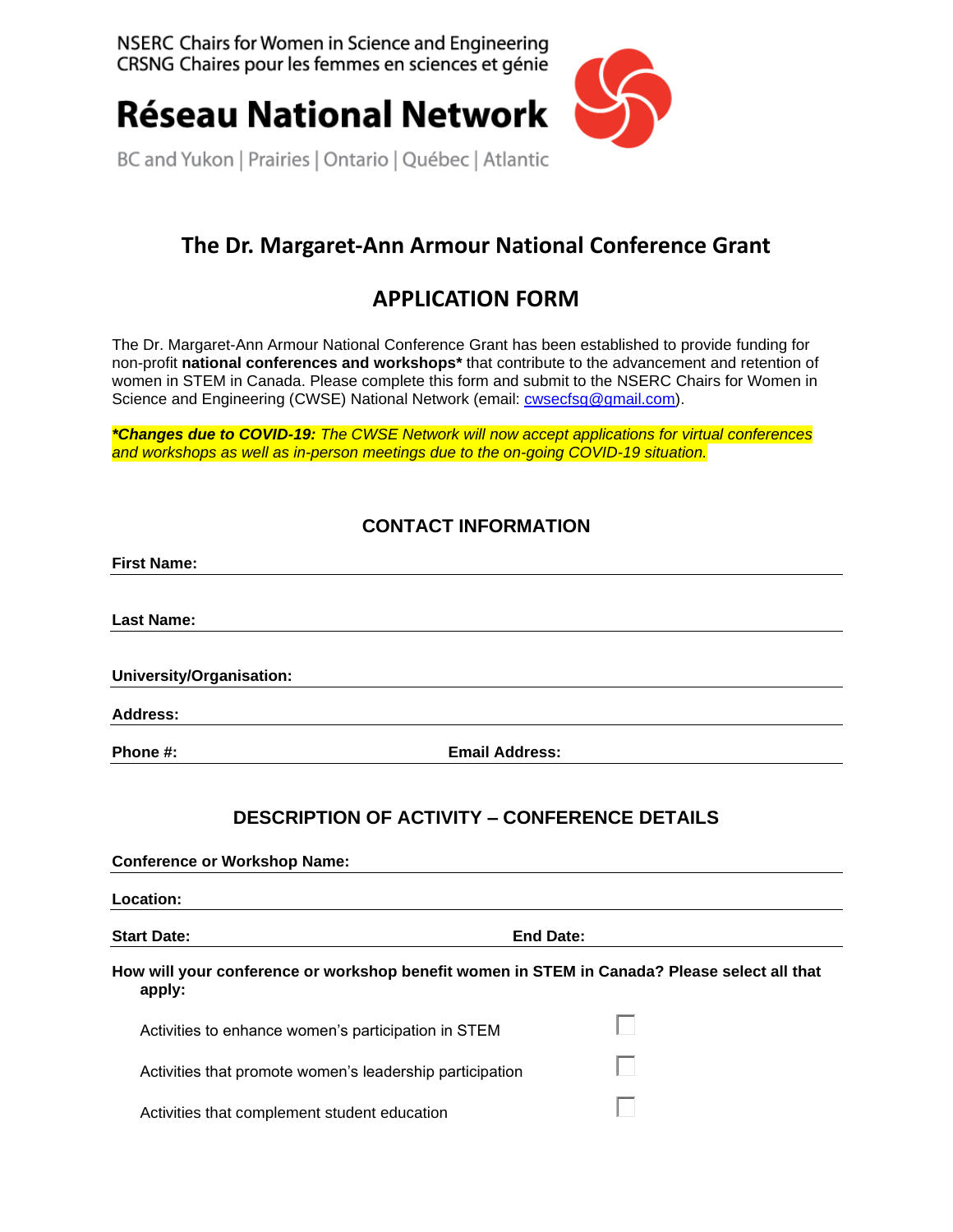NSERC Chairs for Women in Science and Engineering CRSNG Chaires pour les femmes en sciences et génie



**Réseau National Network** 

BC and Yukon | Prairies | Ontario | Québec | Atlantic

### **Please elaborate on these initiatives here:**

**Please include conference or workshop details (i.e. brochure, program, link to website, social media handles, etc.)**

**How do you or your organization expect to benefit from the activity? What will participants gain?**

**The proposed budget (including all expenses and other sources of funding).**